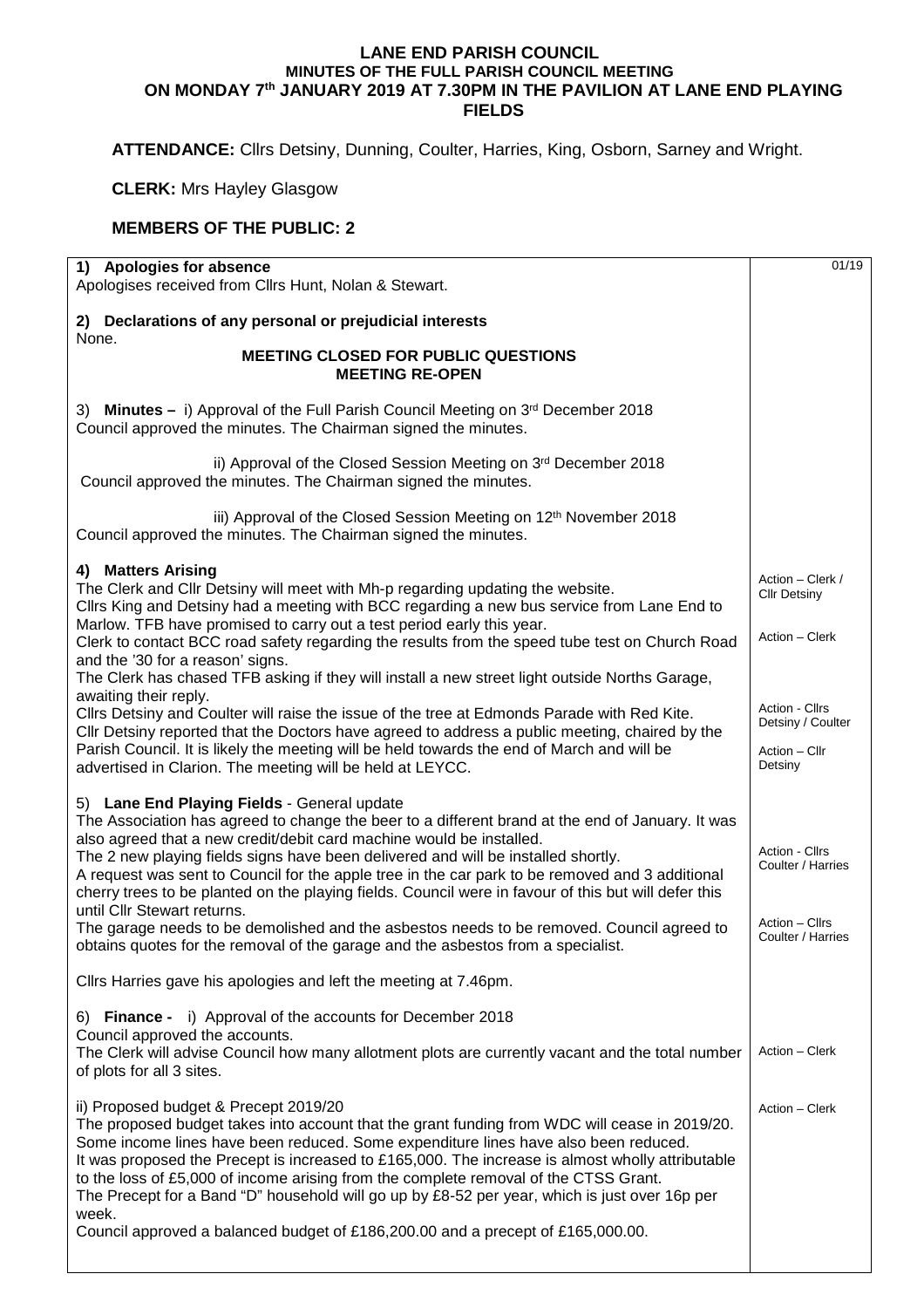|                                                                                                                                                                                                  |            | 7) Requirement to find an additional Council solicitor                                                                                                                   | 02/19                           |  |  |  |
|--------------------------------------------------------------------------------------------------------------------------------------------------------------------------------------------------|------------|--------------------------------------------------------------------------------------------------------------------------------------------------------------------------|---------------------------------|--|--|--|
| It was reported that there is some concern about the speed of response and the quality of advice<br>Action - Cllrs<br>Coulter / Detsiny                                                          |            |                                                                                                                                                                          |                                 |  |  |  |
| received from the current solicitor.<br>Council agreed that Cllrs Coulter & Detsiny should contact Gordons Solicitors and Blaser Mills                                                           |            |                                                                                                                                                                          |                                 |  |  |  |
|                                                                                                                                                                                                  |            | Solicitors with regards to future legal representation.                                                                                                                  |                                 |  |  |  |
|                                                                                                                                                                                                  |            | It was agreed that the Chalky Fields Licence should be checked by either solicitor asap.                                                                                 |                                 |  |  |  |
| 8) Grass Cutting<br>Action - Clerk                                                                                                                                                               |            |                                                                                                                                                                          |                                 |  |  |  |
|                                                                                                                                                                                                  |            | The current grass cutting contract ends in March 2019. The Parish Council has been very happy                                                                            |                                 |  |  |  |
|                                                                                                                                                                                                  |            | with the service provided.<br>Bucklands Landscapes confirmed that if they were awarded a 3 year contract the inflation                                                   |                                 |  |  |  |
|                                                                                                                                                                                                  |            | increase would be 2% per year. If they were awarded a 1 year contract the inflation increase                                                                             |                                 |  |  |  |
|                                                                                                                                                                                                  |            | would be 3%.<br>Council agreed to extend the contact with Bucklands for another additional year at plus 3%                                                               |                                 |  |  |  |
|                                                                                                                                                                                                  | inflation. |                                                                                                                                                                          |                                 |  |  |  |
|                                                                                                                                                                                                  |            | 9) Clerk's report                                                                                                                                                        |                                 |  |  |  |
|                                                                                                                                                                                                  | i)         | Planning application comments submitted.                                                                                                                                 |                                 |  |  |  |
|                                                                                                                                                                                                  |            |                                                                                                                                                                          |                                 |  |  |  |
|                                                                                                                                                                                                  | ii)        | AED inspections carried out and on-line forms submitted.                                                                                                                 |                                 |  |  |  |
|                                                                                                                                                                                                  | iii)       | I have reported several street lights to TFB / SSE that are not working.                                                                                                 |                                 |  |  |  |
|                                                                                                                                                                                                  |            | iv) I will write to all tenants of Sandyfield Allotments and advise there will be a skip on-site<br>for rubbish to be cleared from the site. Dates to be confirmed.      |                                 |  |  |  |
|                                                                                                                                                                                                  | V)         | I have chased TFB regarding the '30 for a reason' signs.                                                                                                                 |                                 |  |  |  |
|                                                                                                                                                                                                  |            | vi) I have chased TFB regarding the street column that was knocked over near Norths<br>Garage.                                                                           |                                 |  |  |  |
|                                                                                                                                                                                                  |            | vii) I have advised WDC that LEPC are happy to carry on with the devolution agreement at<br>Lammas Way.                                                                  |                                 |  |  |  |
|                                                                                                                                                                                                  |            | viii) I have contacted TFB regarding the results from the speed tubes test. Waiting to hear                                                                              |                                 |  |  |  |
|                                                                                                                                                                                                  |            | back.                                                                                                                                                                    | Action - Clerk                  |  |  |  |
|                                                                                                                                                                                                  | IX)        | Smartwheelie.co.uk provide wheelie bin stickers. '30 for a reason' stickers come in the<br>following packs:                                                              |                                 |  |  |  |
|                                                                                                                                                                                                  |            | 100 x £89.00<br>250 x £179.50<br>500 x £279.50<br>1000 x £475.00.                                                                                                        |                                 |  |  |  |
| Council agreed to order 250 leaflets. They will be distributed to all properties on the<br>Marlow Road, The Row, Park Lane and Church Road.                                                      |            |                                                                                                                                                                          |                                 |  |  |  |
|                                                                                                                                                                                                  | X)         | I have contacted WDC about the grass cutting by the nursing home.                                                                                                        |                                 |  |  |  |
|                                                                                                                                                                                                  |            | xi) I have been contacted by Parishioners regarding an individual who lives in Daisy                                                                                     |                                 |  |  |  |
|                                                                                                                                                                                                  |            | Cottages. He has put parking fine stickers on vehicles that park on Ditchfield Common. It                                                                                |                                 |  |  |  |
|                                                                                                                                                                                                  |            | was reported he has also put nails in tyres and scratched cars. The Police are aware.                                                                                    | Action - All                    |  |  |  |
|                                                                                                                                                                                                  |            |                                                                                                                                                                          |                                 |  |  |  |
|                                                                                                                                                                                                  |            | xiii) Notifications have been sent from Wycombe District Councils that the local elections in                                                                            |                                 |  |  |  |
|                                                                                                                                                                                                  |            | District, Town and Parish Councils have all been suspended for 2019 and that new<br>elections for the Unitary Council, Town and Parish Councils will take place in 2020. | Action - Clerk                  |  |  |  |
|                                                                                                                                                                                                  |            |                                                                                                                                                                          |                                 |  |  |  |
|                                                                                                                                                                                                  |            | 10) Invitations to Meetings, Correspondence & Reports received<br>Parishioners have raised concerns regarding people running a car repair service in Finings Road        |                                 |  |  |  |
| car park. The car park is owned by WDC. The Clerk will contact WDC regarding this.                                                                                                               |            |                                                                                                                                                                          |                                 |  |  |  |
|                                                                                                                                                                                                  |            | 11) Matters raised by Councillors                                                                                                                                        | Action - Clerk<br>Action - Cllr |  |  |  |
| It was reported that the signs near Cadmore End school, Archers Way and Park Lane were                                                                                                           |            |                                                                                                                                                                          |                                 |  |  |  |
| Sarney<br>constantly flashing. The Clerk will contact TFB.<br>It was reported that at a recent meeting of the Village Hall Committee there was complaints                                        |            |                                                                                                                                                                          |                                 |  |  |  |
| raised about the number of vehicles parking in the car park. Cllr Sarney will speak to a                                                                                                         |            |                                                                                                                                                                          |                                 |  |  |  |
|                                                                                                                                                                                                  |            | representative of the village hall.                                                                                                                                      |                                 |  |  |  |
| It was reported that outside 2 Daisy Cottages there are crates which prevent the cars from<br>pulling up close to the house, leaving a small gap for vehicles to pass on Ditchfield Common. Cllr |            |                                                                                                                                                                          |                                 |  |  |  |
| Detsiny will look at this.                                                                                                                                                                       |            |                                                                                                                                                                          |                                 |  |  |  |